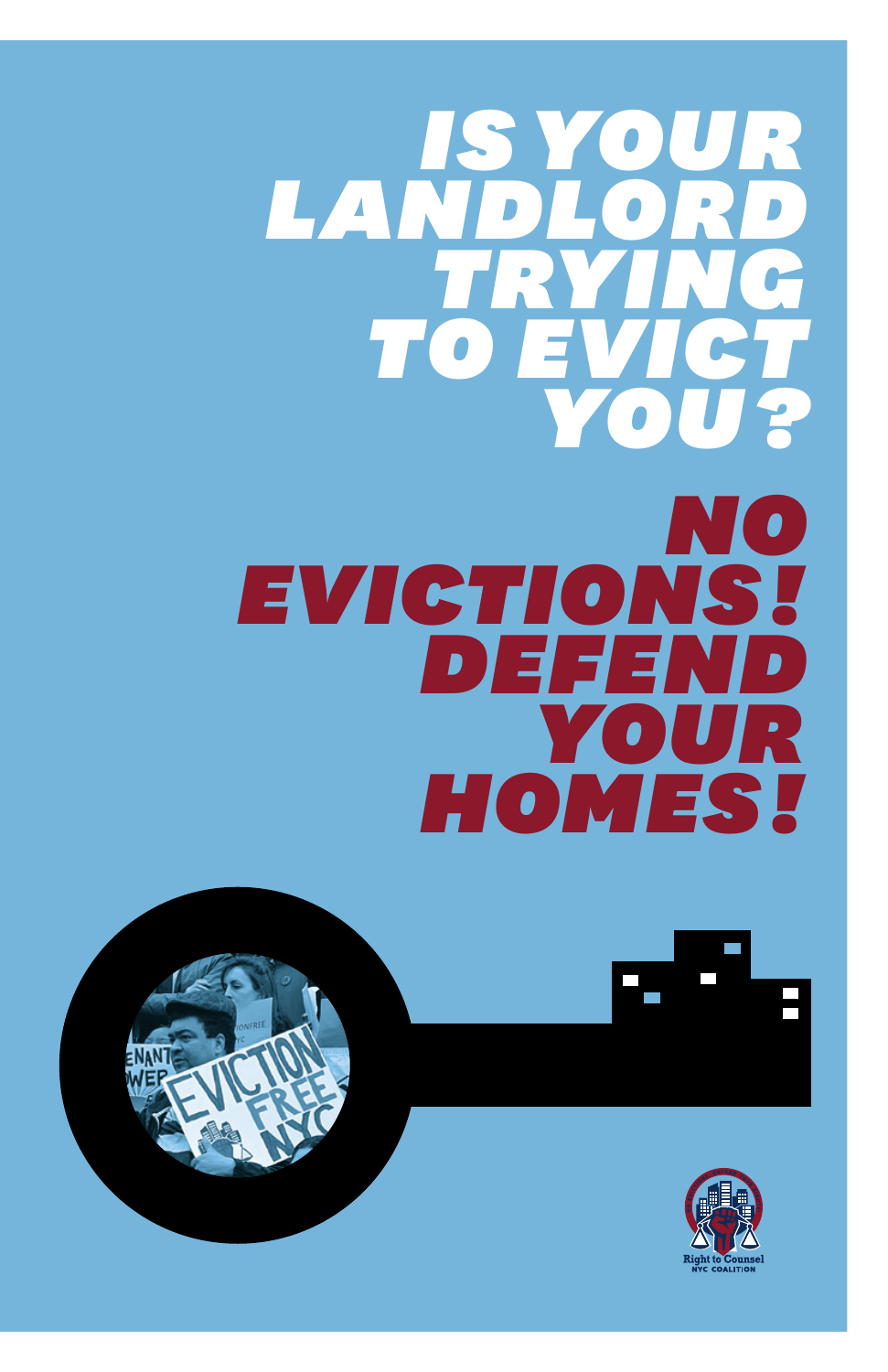### **EVICTIONS ARE NOT YOUR FAULT** F.

If your landlord is taking you to court, you aren't alone. Landlords sue **A LOT** of people. In NYC landlords use the court system to try to forcibly evict 230,000 households or close to 1 million people, every year. Evictions are part of their business model to raise rents and maximize profit. It's not your fault that rents are so high. Because evictions are terrifying and traumatic, many tenants chose to move out instead of fighting their case. **LANDLORDS KNOW THIS AND SUE THOUSANDS OF PEOPLE BETTING ON YOUR FEAR. DON'T LET THEM.**

## $\subset$  ONLY A JUDGE CAN EVICT YOU

Landlords often send threatening rent demands—those are not court papers. **A NOTICE FROM YOUR LANDLORD ISN'T AN EVICTION, IT'S A THREAT. ONLY A JUDGE CAN EVICT YOU.** You have the right to fight your case in court. They aren't just targeting you—they are pushing out Black, Brown, immigrant, working class, poor and rent stabilized tenants from our city. Evictions aren't just your responsibility—they affect all of us. **WHEN YOU FIGHT, WE ALL WIN.**

## **SPEAK TO A LAWYER**

Historically, landlords and their lawyers have controlled the courts. But that's changing. You have a new tool—**RIGHT TO COUNSEL**—which means you have the right to a tenant attorney to defend you in court. The tenant movement won a campaign to win this new right—use it, fight your case, and fight to stay. Many landlords use evictions as a weapon. **THE REALITY IS THAT WHEN TENANTS FIGHT THEIR CASE WITH A LAWYER THEY ALMOST ALWAYS WIN. 84% OF TENANTS WHO HAD A LAWYER LAST YEAR, STAYED IN THEIR HOMES.** The laws that exist to protect you are vast—use them! You can find a lawyer by going to **www.evictionfreenyc.org** or by calling **718.557.1379**. If you live in the RTC zips, you can also find a lawyer in court on your first court date. This right is for all tenants regardless of immigration status. To find out more about Right to Counsel and how it works now, go to **www.righttocounselnyc.org**.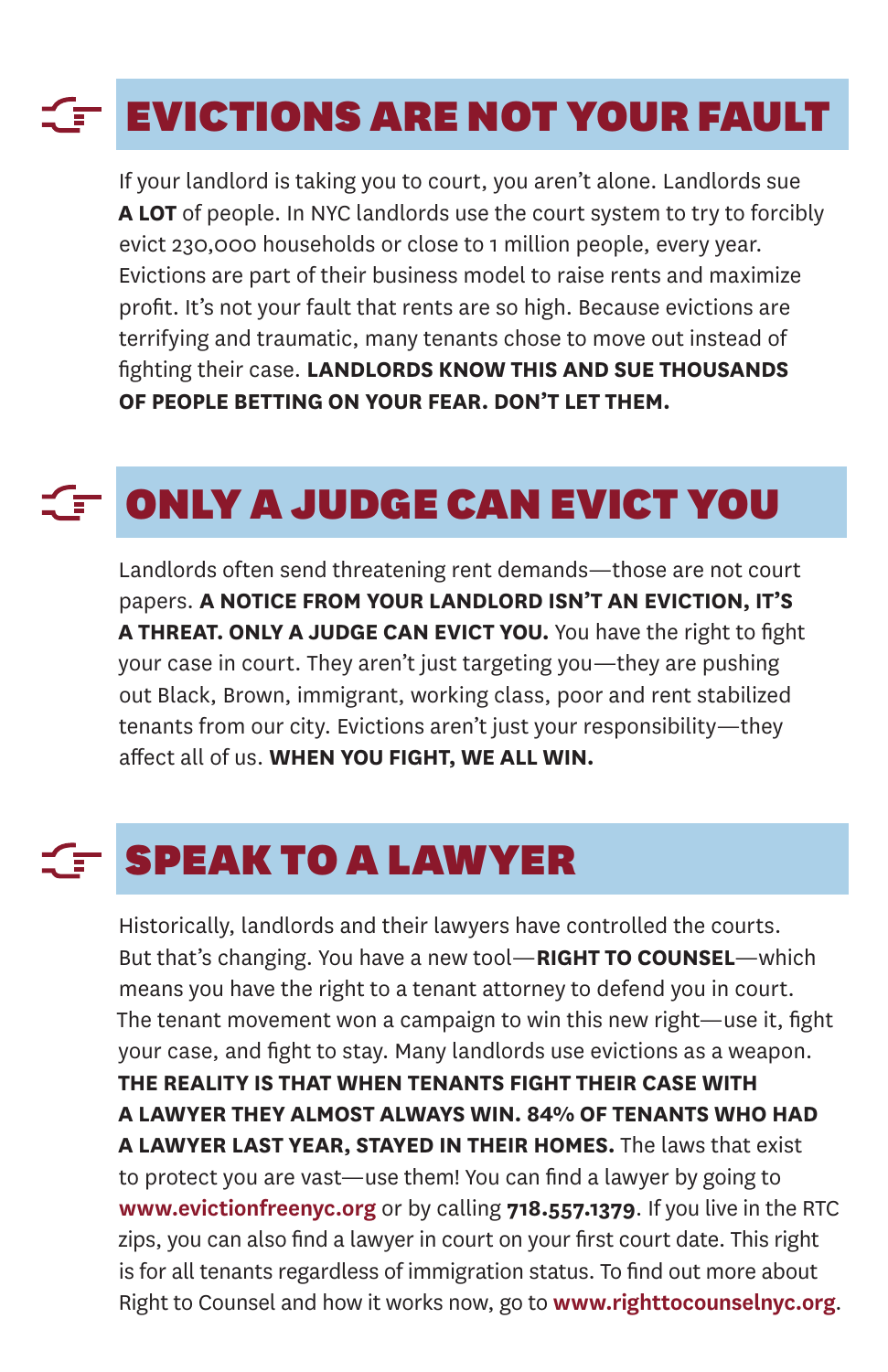#### *how lawyers can use*  FL *the law  to defend your home*

- **•**  *Find out if you're rent stabilized or have other rights as a tenant*
- Force the landlord to do repairs. If the landlord hasn't done *repairs, you may be eligible to get your rent reduced*
- **•** *Negotiate time to pay rent and find resources to help you pay your rent*
- **Find out if the landlord filed the case correctly or not**
- **•**  *Find out if you are paying too much rent and help correct the rent amount*
- **•**  *Find out if your building is registered correctly*
- **•** *Explain what the law says about tenant harassment and if you have harassment claims*
- **•** *And much more!*

## **defensesagainsteviction**

When a landlord sues you for nonpayment, you have to go to court to respond or "answer" his claims against you. Here are some common legal defenses against eviction for non payment of rent. There are many legal defenses for breach of lease and other eviction cases. And you might even have claims you can make against your landlord, like for repairs or harassment! There are many more possible defenses. Talk to a lawyer before filing an answer.

**TECHNICAL DEFENSES** If you did not receive the court papers, they weren't served on you the right way; your name is wrong or spelled incorrectly; landlord did not demand the rent from you either orally or in writing before he began the case.

**RENT** You tried to pay the rent but the landlord would not take it; the rent that the landlord is asking for is not the correct amount; the landlord owes you money because you paid too much rent; you have already paid some or all of the rent; the landlord is suing you for rent from a long time ago and that makes it difficult for you to fight your case.

REPAIRS The landlord did not make repairs or provide services in your apartment or building. You paid for repairs or services that your landlord should have paid for.